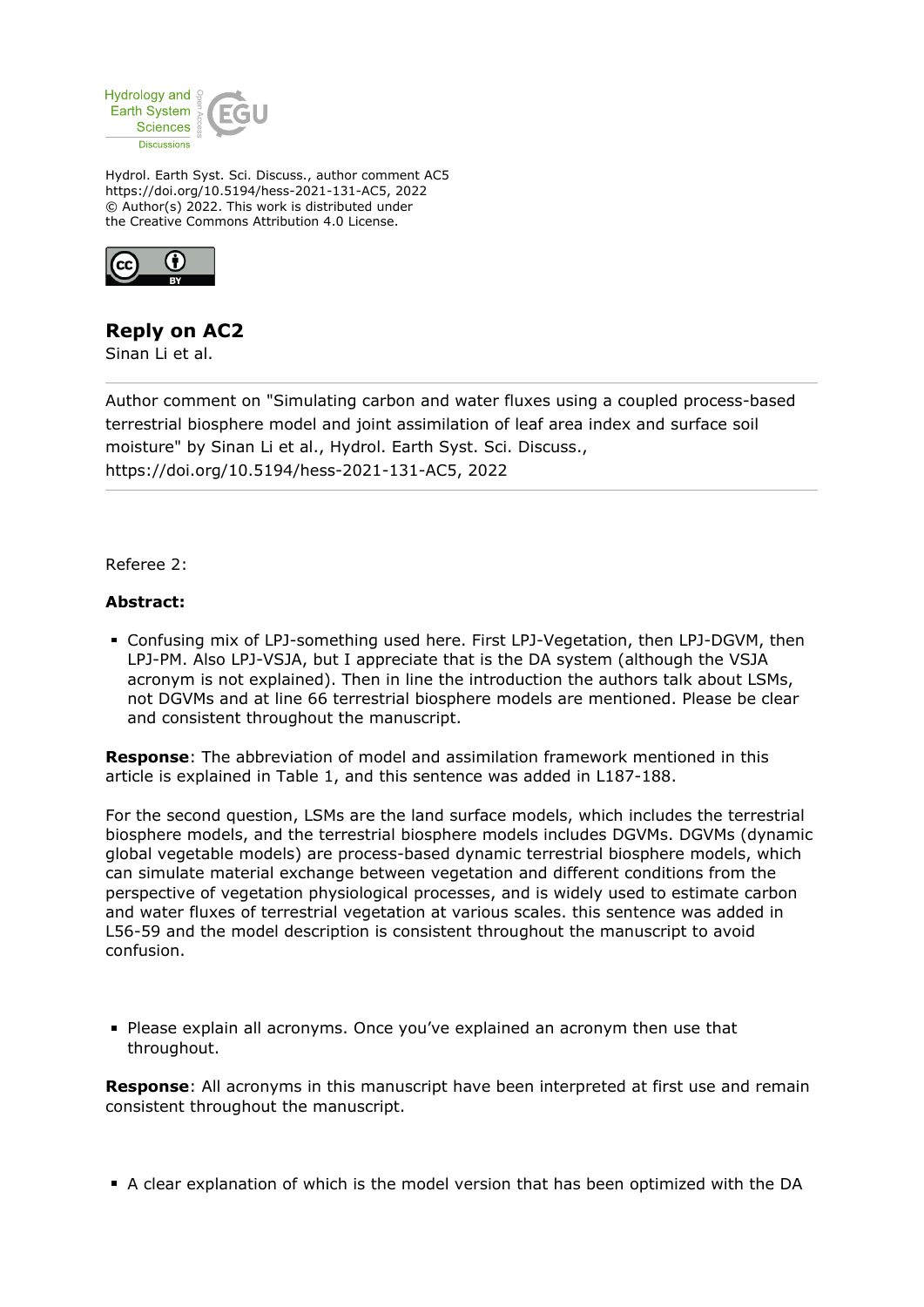framework and which not would be helpful in the abstract.

**Response**: We explicated the LPJ-DGVM (version 3.01) that has been optimized with the DA framework in L26. There is currently only one version of LPJ-VSJA.

4.Line 34: "The assimilated GPP and ET" suggests that GPP and ET data have been assimilated. I suggest "posterior GPP and ET" would be better.

**Response**: "The assimilated GPP and ET" has been modified to "posterior GPP and ET".

# **Introduction:**

Line 65: Probably more appropriate references here. See Scholze et al. (2017) or Exbrayat

et al. (2019) for further references.

**Response**: The relevant references have been added in L65.

Line 68: You also need the underlying model, not just these three components.

**Response**: Yes, the underlying model was the component of the assimilation system. "the underlying model" was described in L72.

Line 71-73: I would re-write this sentence as "which significantly improve simulations by periodically updating state variables (e.g., LAI and soil moisture) using remote sensing data without changing the model structure".

**Response**: We agree with you and have revised the relevant description.

8. Line 74: "obtain the dynamic balance of the estimation window"  $\Box$  I would explain fully what is meant by this for non DA specialists. It might also be useful to add an additional sentence explaining the difference between EnKF and 4DVar either before or after this set of sentences.

**Response**: EnKF relies on the instantaneous observations to update the state variable at the current time, and gives the predicted value at the next time based on the forward integration of the updated state variable. This sentence was added in Lines 78-80 for explaining the difference between EnKF and 4DVar.

■ Line 79: Please can the authors be more specific when they say "satisfactory performance in land DA" beyond what is specified for a different paper later in the sentence (that the method does better at estimating GPP and ET with ENKF)?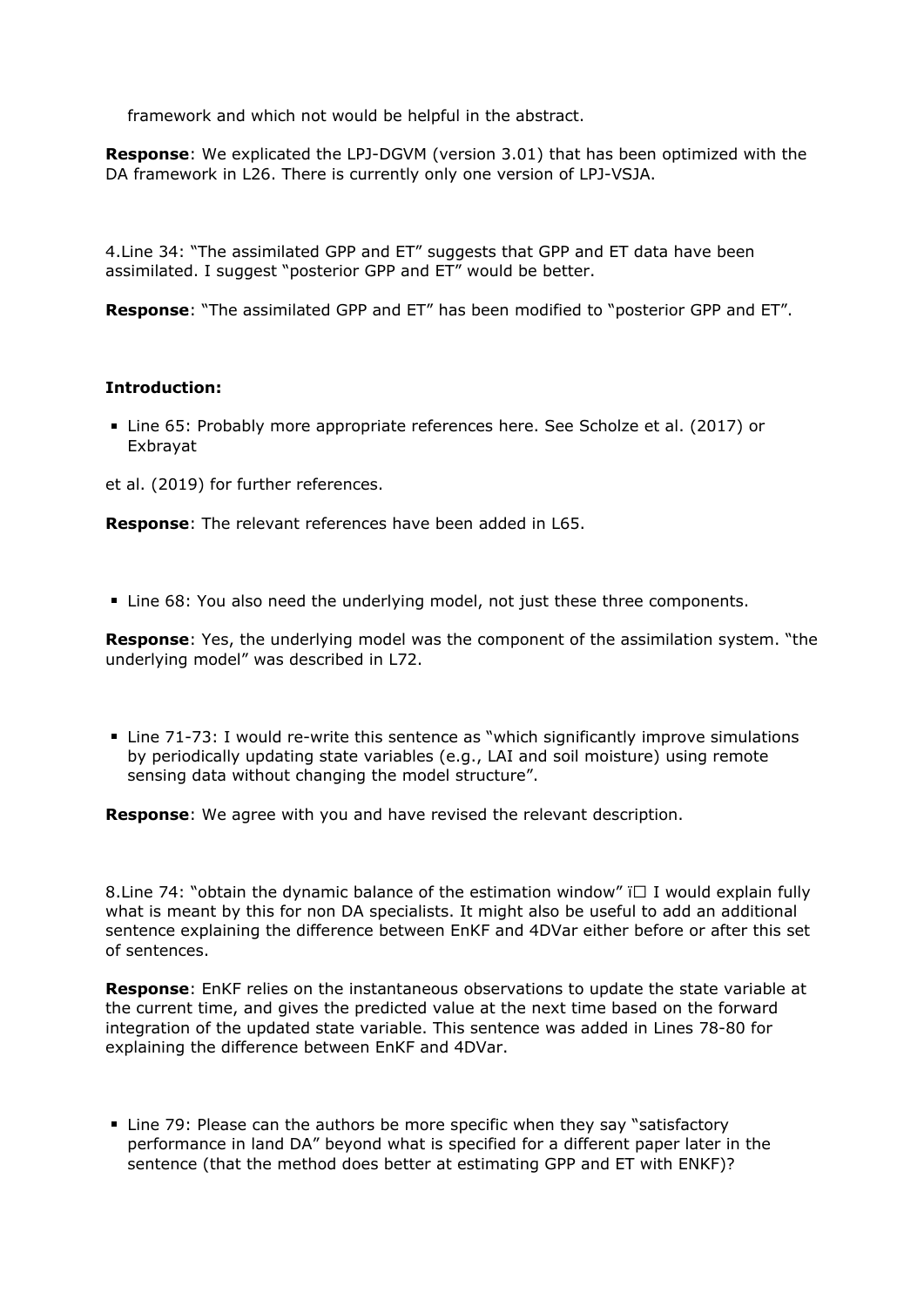#### **Response**: we specified these references.

Line 85: I am not sure you want to reference Liu et al here because they talk about how different LAI products have inconsistent estimates; therefore, that is a disadvantage for using LAI data to evaluate or optimize models, as how do we know which LAI product is more accurate? This actually is in contrast to lines 94-96.

**Response**: We would like to reference Liu et al to demonstrate the high sensitivity of the estimation of carbon and water fluxes to the LAI, so that a more accurate assimilation of LAI products into the model can obtain a more accurate simulation of carbon and water fluxes. An explanation was added in L92.

GLASS LAI products are designed by combining ground observation with MODIS and CYCLOPES LAI information, and MODIS reflectance was used to train and generate fused LAI using General Regression Neural Networks (GRNNs). It has been verified that this method can improve the LAI inversion accuracy of long time series (Liang et al. 2013; Xiao et al. 2016). GLASS LAI product has been verified to be more accurate than MODIS and CYCLOPES, with stronger temporal continuity and spatial integrity (Xiao et al. 2013). Considering the temporal and spatial continuity and accuracy, GLASS LAI products were selected as observation data, and the error of LAI products was analyzed in the Discussion section (L720-726)□

Line 88: Do the authors mean more accurate SM data assimilated into models can improve accuracy? And if the authors are not talking about assimilating SM data here, then how was SM data used to improve accuracy of models and is that relevant to a DA study? Same comment for the references used on Line 85. From the sentence they're referencing I assume these references demonstrate how LAI has been used to improve models, but I am not sure that is the case. If instead these references are to demonstrate uncertainty in these variables in models then that should be better specified.

**Response**: Yes, the concept is that more accurate SM data assimilated into models can improve accuracy. Similarly, more accurate LAI can improve model accuracy. We have deleted these references above to avoid ambiguity.

Line 104: Maybe the authors could explain why microwave RS instruments are used to

detect soil moisture, and how that differs to the type of RS instruments that are used to

derive LAI data, for the purposes of consistency.

**Response**: Microwave satellite data have a strong correlation with soil dielectric constant, and therefore microwave remote sensing is considered as an effective tool to measure soil water content (Petropoulos et al. 2015). Because atmospheric effects can be minimized and less energy is absorbed or reflected by vegetation at L-band, the L-band (12 GHz) is considered the best band for soil moisture retrieval. SMAP and SMOS (Jacquette et al. 2010) are the only two soil moisture specific satellites that are currently in orbit and are equipped with L-band microwave instruments. A verification analysis based on soil moisture measurements from 231 sites across the globe (Cui et al. 2018; Kim et al. 2018) showed that SMAP and SMOS products are superior to other soil moisture products (e.g.,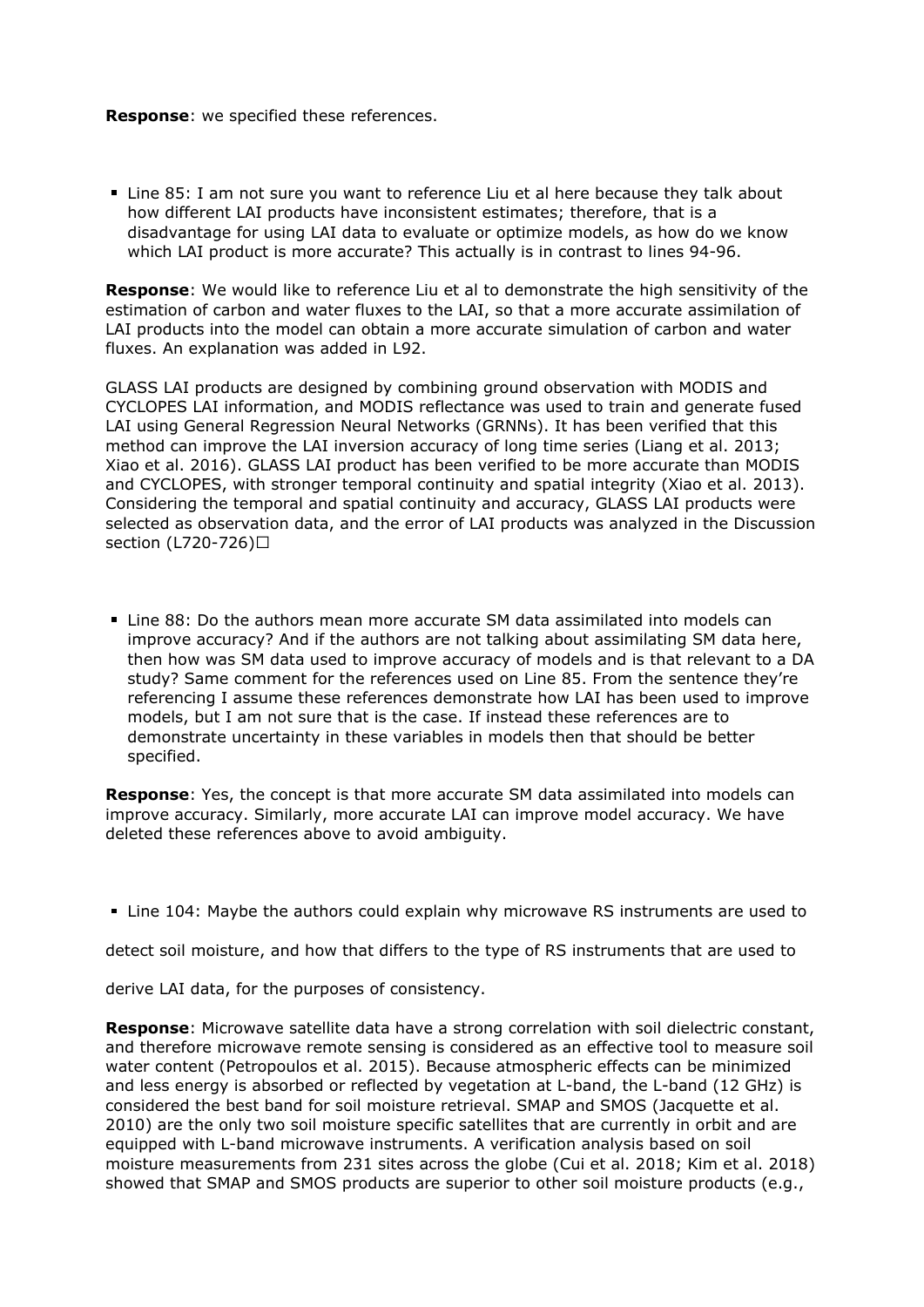Advanced Scatterometer (ASCAT) and Advanced Microwave Scanning Radiometer 2 (AMSR2)). We chose the SMOS-L2 product and the SMAP-L3-Enhanced product, which both provide global coverage every three days for soil depth of 5 cm. By contrast, the GLASS LAI product used in this paper is generated from the optical reflectance data derived from the Advanced Very High Resolution Radiometer (AVHRR) and moderate resolution imaging spectrometer (MODIS) (Xiao et al. (2013)).

1 Lines 122-124: Do the authors imply that they are assimilating global data, i.e. every grid

cell of the products? This needs to be made clearer in Section 3.2. There have been other studies assimilating LAI and SM, even if they have not See Wu et al. (2018) as well as other papers from the same authors/group as the Bonan et al. (2020) paper. The introduction needs to be expanded beyond to reflect this history and how this study builds on that beyond just the assimilation of global data. Or at least, their hypothesis for how the assimilation of global data will be a step beyond those previous studies, but that that hypothesis needs to be evaluated in their analysis/results. In short, the authors need to do better at explaining, or demonstrating via analysis, why their study goes beyond the previous land DA studies assimilating LAI and SM. The authors need to answer the question "what do we learn from this study beyond what past studies have told us?". Points could be added to discussion too. This will help the modeling and DA community more widely discern the best practices and possible pitfalls for assimilation of these two datasets. If it is purely a technical advance (e.g. sheer scale of obs etc), then those advances and lessons learned should be highlighted more in this manuscript. The authors could add specific questions that they are trying to answer to the final paragraph of the introduction.

**Response**: No, they did not assimilate global data. Bonan et al. (2020) assimilated LAI and SM regionally, not on a global scale. A description of this history was added to the introduction (L 127-140) and we summarized how this study differs from previous studies and the progress made in this study (e.g., the use of datasets, assimilation methods, and regional analyses).

#### **Methods:**

Table 1: Is LPJ-VSJA used for assimilating data into LPJ-DGVM or LPJ-PM? I would have thought the latter?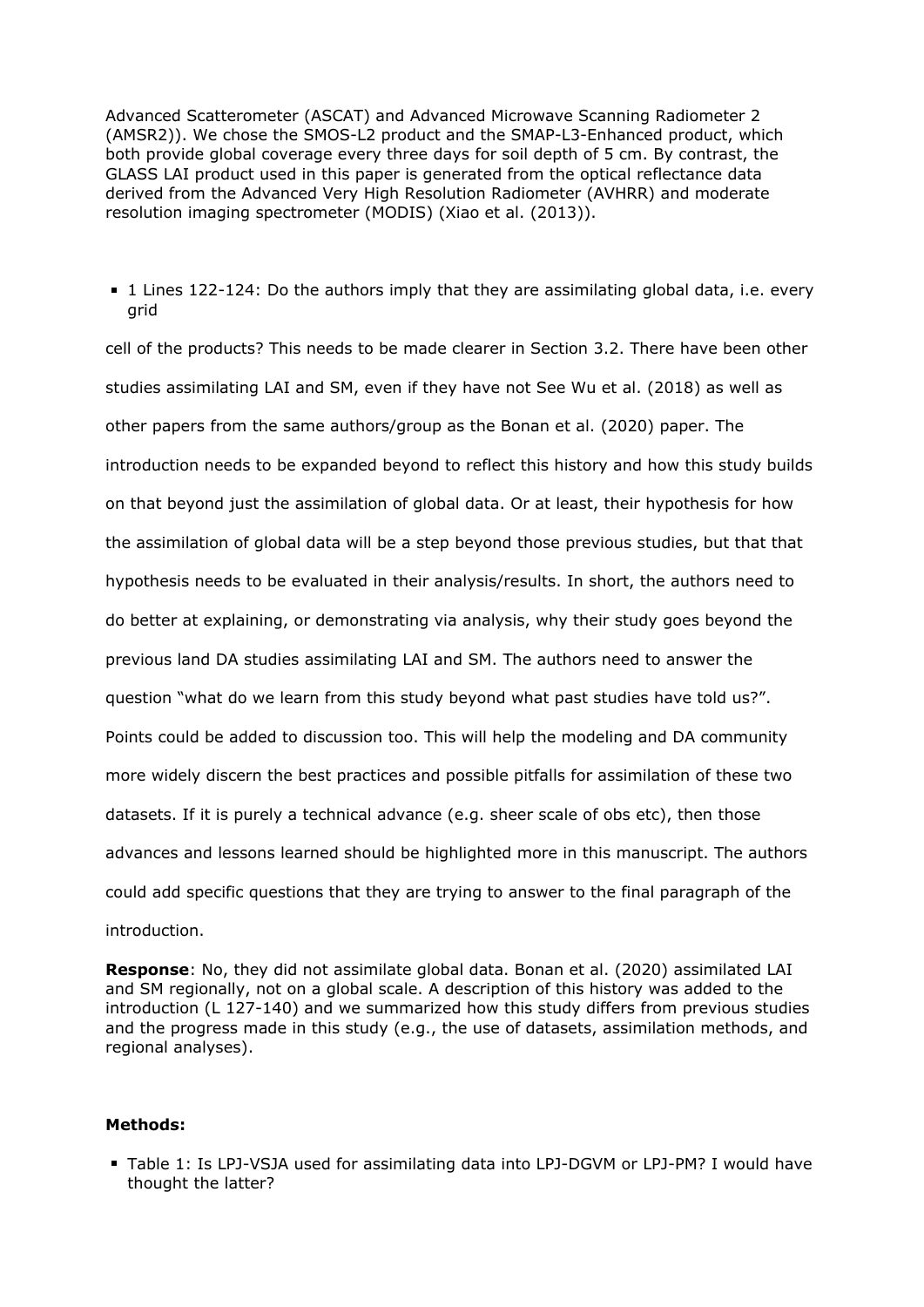**Response**: Yes, it is LPJ-PM. The relevant part of the manuscript has been revised (Line195).

Lines: 147-149: Not sure I understand here. There is or is not soil stratification in LPJ?

And please could the authors explain how that connects to simulating water limited

regions? I also think this sentence might be better after the authors have explained LPJ

more generally.

**Response**: Due to the characteristics of water limitation in semi-arid regions, many studies have shown that surface soil moisture is the main factor controlling vegetation productivity (Liu et al. 2020), introducing surface soil moisture (SSM) into the model can significantly improve the simulation accuracy of GPP and ET in arid and semi-arid regions (He et al. 2017; Li et al. 2020).

There is soil stratification in LPJ. In the LPJ model, the soil is assumed to be barrelshaped. The soil is vertically divided into two layers with a thickness of 0.5 m (upper layer) and 1m (lower layer).

In this module, it is assumed that the soil layer above 20 cm produces water through evaporation, and Wr<sub>20</sub> is the relative water content of the soil above 20 cm, which is used as the only soil water limit for calculating vegetation transpiration and soil evaporation. In the evapotranspiration estimation, the over-simplification of soil structure and soil water limitation can lead to a large error (Sitch et al. 2003), while LPJ-DGVM cannot directly assimilate surface soil water due to the limitation of soil layer stratification. In addition, the model is driven by monthly data. The simulated daily soil moisture could not accurately reflect its diurnal variation, thus causing propagation errors for the simulated daily GPP and ET.

 The above description of soil stratification in the LPJ model and the limitation of soil moisture are explained in Line 163-172.

Line 152: Need much more information than this: "the GPP is calculated by implementing

coupled photosynthesis and water balance" with references.

**Respon**se: The canopy GPP is updated daily:

 $\Box$ 2.1 $\Box$ 

where  $J_c$  is the Rubisco limiting rate of photosynthesis,  $J_F$  is the light limiting rate of photosynthesis, and the empirical parameter θ represents the common limiting effect between the two terms.  $J_F$  is related to APAR (absorbed photosynthetic radiation, product of FPAR and PAR), while  $J_c$  is related to Vcmax (canopy maximum carboxylation capacity,  $\mu$  mol CO<sup>2</sup>/m <sup>2</sup>/s) :

 $\Box$ 2.2 $\Box$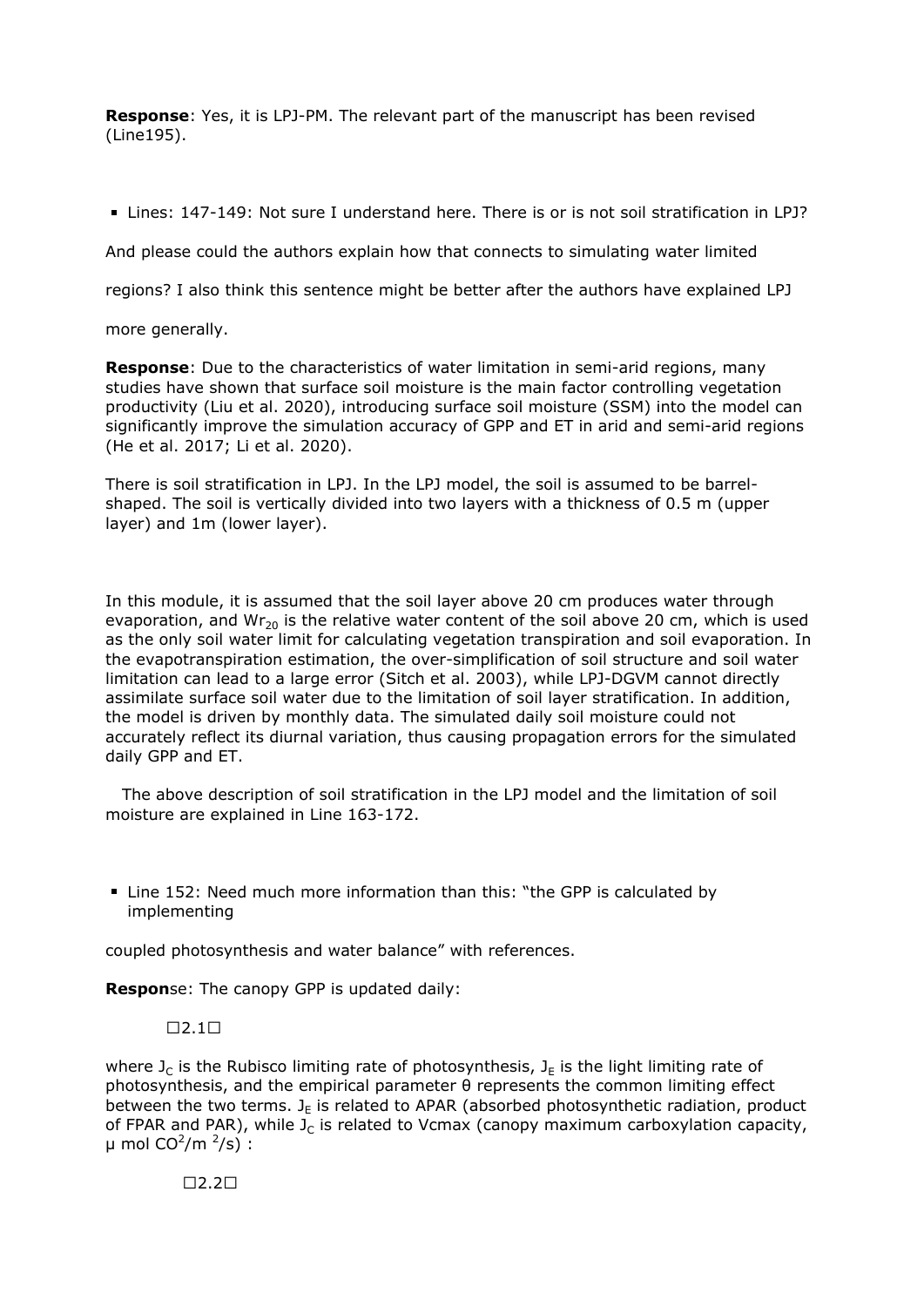### $\Box$ 2.3 $\Box$

where  $C_1$  and  $C_2$  are determined by a variety of photosynthetic parameters and the intercellular partial pressure of  $CO<sub>2</sub>$ , which is related to atmospheric  $CO<sub>2</sub>$  content and further altered by leaf stomatal conductance (Sitch et al. 2003). APAR and FPAR are directly related to LAI.

More detailed explanations and related formulae have been added to L153-155.

Lines 147-161: I feel like the reader needs a lot more basic information on LPJ and the PTJPL

models. Perhaps they could have their own sections before describing how, and why,

#### the models are combined?

**Response**: Similar to the ET calculation in the LPJ-DGVM model, the Priestley Taylor-Jet Propulsion Laboratory (PT-JPL) method provides three components of LE, i.e., soil evaporation (LE<sub>5</sub>), vegetation transpiration (LE<sub>T</sub>), and vegetation leaf evaporation (LE<sub>T</sub>); the sum of which can be used to determine the total evapotranspiration (LE) based on the relationship between energy and water fluxes. In the updated PT-JPL model (hereafter referred to as PT-JPL<sub>SM</sub>), Purdy et al. (2018) added a constraint (0-1) on the SM in transpiration and soil evaporation (Eq. 6) and included the calculation of soil heat (G), which helps to avoid the implicit definition of soil water control in the previous PT-JPL model.

 In the LPJ-PM model, the LAI, canopy height, Maximum annual photosynthetically active radiation and soil texture were inherited by LPJ model.  $ET_{PM}$  was calculated by PT- $JPL<sub>SM</sub>$ . A relationship between the assimilated ET and soil moisture in process models is required to construct the connection between the assimilated system and model. The soil water content was calculated from the nonlinear soil water availability function using the assimilated ET and soil parameters. The soil moisture modeled by LPJ-DGVM in the next time step is replaced by the soil water content.

A basic description of the LPJ and PT-JPL models including the important formulas involved in the coupled models was added to section 2.1.

18.Line 167: What do the authors mean when they say "The SMAP SM was applied to model

global ET using PT-JPLSM"? Do they mean the data was assimilated?

**Response**: No, the SMAP SM was used as an input to the PT-JPL<sub>SM</sub> model (Purdy et al. 2018).

19.Line 170: The authors talk about "scheme 2" here before talking about scheme 1? This is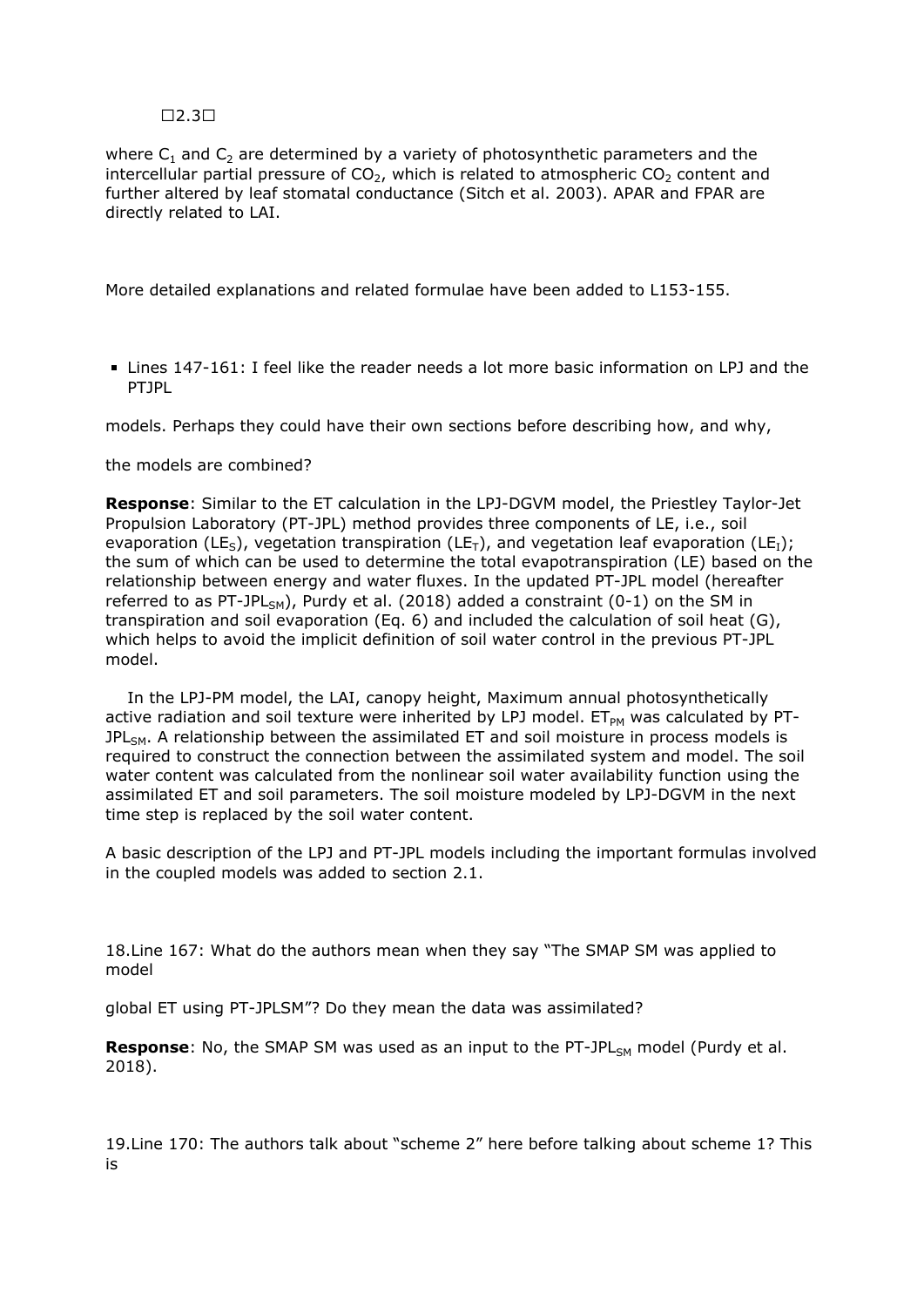confusing. Please resolve.

**Response**: This paragraph mainly describes how SM is assimilated into the LPJ-PM model, that is scheme 2. This paragraph that describe the SM assimilation was removed to the section 2.2.2 in L244-253 .

20.Line 169-176: I am a bit confused by what is going on in this paragraph. Please make it

more clear for the reader.

**Response**: This paragraph mainly describes how the SMAP SM was assimilated into the model in the SM assimilation scheme. The assimilated  $ET<sub>SM</sub>$  is superior to the  $ET<sub>PM</sub>$  and  $ET_{LPI}$  through site-level evaluation. This paragraph was revised and moved to Section 2.2.2 (L241-250).

21.Line 185: Earlier you say "PODEN4DVAR".

**Response**: The acronym has been standardized as "PODEN4DVAR".

22.Lines 190-205: This whole paragraph is difficult to parse as there are no sentences and

instead there are a confusing number of semi-colons. I know the authors are describing

steps, but I strongly encourage them to split this up into sentences. You can always start

a sentence with Step 1 or Step 2 etc.

**Response**: The paragraph has been reorganized in accordance with your suggestion.

Lines 201-202: which dataset did the authors use to define humid, semi-arid etc?

**Response**: The basis for distinguishing arid and humid regions is the classification system of global arid and humid regions in Middleton and Thomas (1997) that uses the "drought index" to classify different arid and wet regions. The drought index is defined as the ratio of precipitation to potential evapotranspiration. Regions with aridity index between 0.2 and 0.65 are defined as semi-arid regions, regions between 0.05 and 0.2 are arid regions, and regions below 0.05 are severely arid regions, that is, desert areas. The drought index of humid area and sub-dry humid area is about 0.65-3. In this paper, arid zone, semi-arid zone, humid zone and sub-dry humid zones are selected to evaluate the assimilation results in different regions.

Line 210: "propagated by energy transmission and ecosystem processes in the dynamic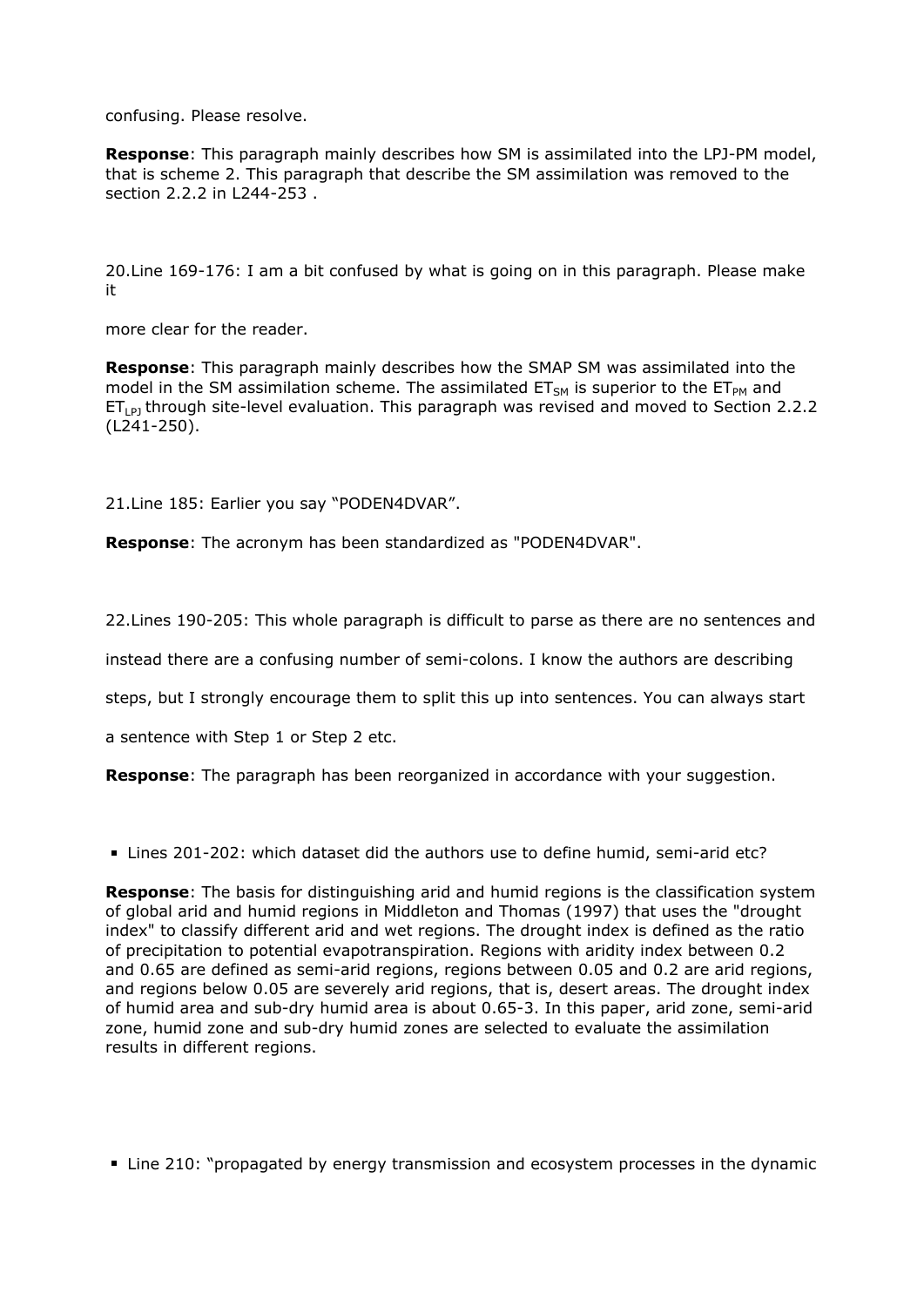model"  $\Box$  Not clear what this means. should provide an explanation and references. Same for lines 234-235.

**Response**: Assimilated LAI was involved in the calculation of ecological and physiological processes of vegetation in the LPJ-DGVM model, such as photosynthesis. The explanation was added in L226.

Lines 218-221: What are the scale factors? What are the integration members? These

have not been explained. I am confused again at lines 246-249.

**Response**: A brief explanation of scale factors and integration members has been added to L235-236.

27.Section 2.2.3: this is really a step-wise assimilation, rather than a true "simultaneous" joint assimilation. There are advantages and disadvantages to that should be discussed, and assumptions explained. See MacBean et al. (2016) for discussion.

**Response**: Yes, this is really a step-wise joint assimilation. We adopted step-wise assimilation because of technical constraints. As a nonlinear dynamic processed-model, LPJ-DGVM was simulated according to numerous physiological processes of vegetation; when it is running, SM and LAI could only be assimilated step by step inevitably. In the discussion section, the influence of assimilation sequences on assimilation results, the importance of error correlation between parameters, the density of spatio-temporal information of observations, and the deviation between model and observations to the step-wise joint assimilation performance have been added in Lines738-750.

28.Line 244-245: "Finally, GPPCO and ETCO were output by joint assimilation based on the

POD-En4DVar method." I am confused here. This sentence reads like a separate joint

assimilation is done when from earlier in the section/paragraph it seems like the LAI and

SM/ET have already been assimilated?

**Response**: Yes, this sentence summarized the results of joint assimilation, which has been explained step by step in the previous paragraph. This sentence was deleted to avoid confusion.

29.Line 251: Earlier you said the "PODEn4DVAR" reference was Tian and Feng 2015.

**Response**: This reference was revised to Tian and Feng 2015.

30.Line 252: Explain what "POD base" is. And at line 269 please explain "POD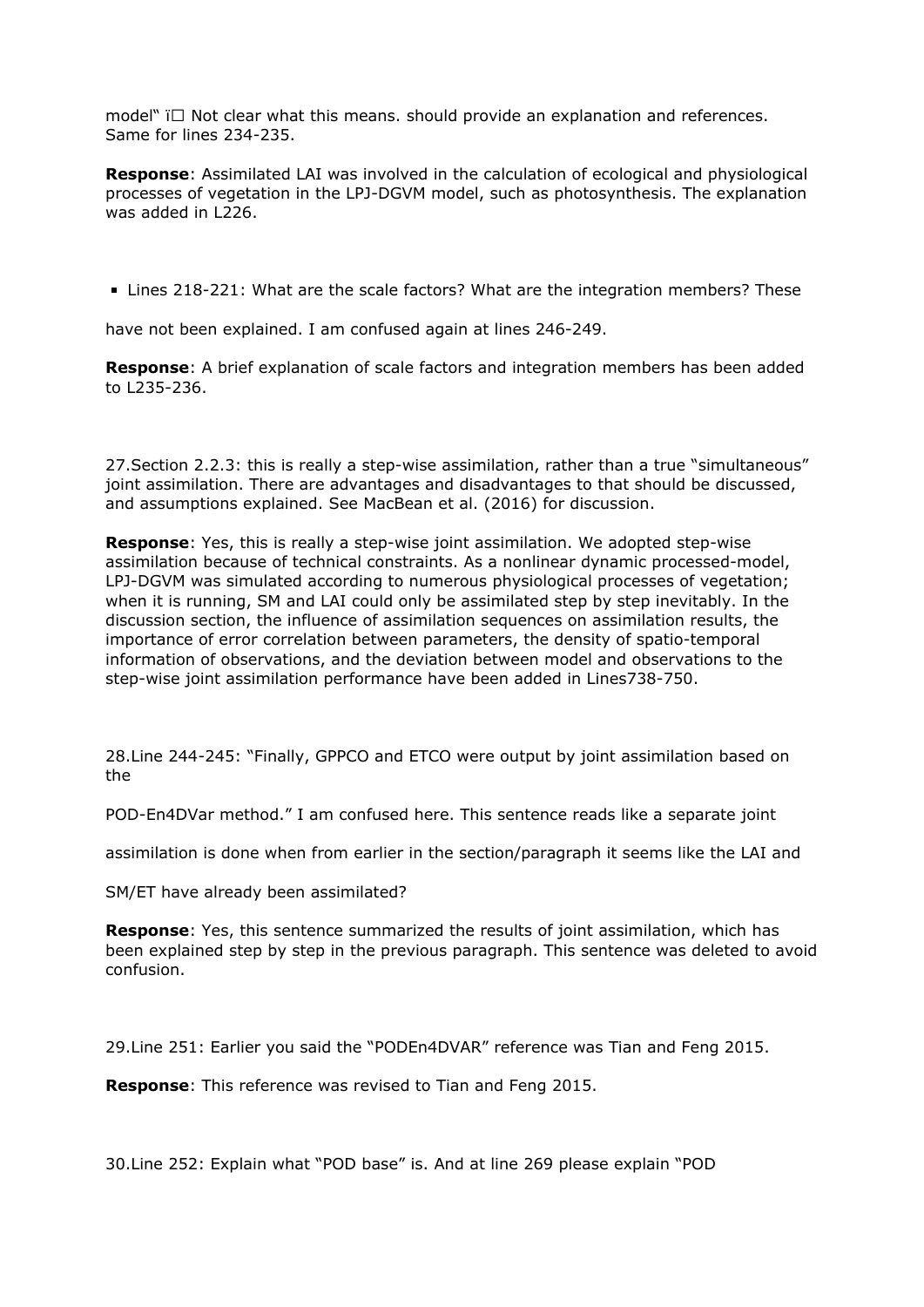decomposition".

.

**Response**: The POD decomposition technique is adopted to transform the original ensemble coordinate system into an optimal one in the  $L^2$  norm (Ly and Tran, 2001), which contributes greatly to its enhanced assimilation performance. The POD base is the Transformed OP (Observing Perturbation) and MP (Model Perturbation. This was explained in L274-278.

31.Line 254: "flow-dependent error estimates" please explain what this is for the non DA specialist.

**Response**: By forecasting statistical characteristics, the EnKF through ensemble method can provide flow-dependent estimates of the background error covariance. The flowdependent is the ensembles of forecasting statistical characteristics in the t time, which is also explained in Lines 282.

32.In general the number of subtext acronyms is difficult to parse. I suggest the authors find

a slightly different way to refer to all the variables. For example, GPP\_prior, GPP\_scheme1,

GPP\_scheme2 etc.

**Response**: We feel that the subscript of assimilated observation data can make the result comparison more intuitive for readers in the result analysis, while the scheme serial number may cause confusion for readers.

### **Results:**

32.Figure 2: Hard to tell what a,b,c,d is for each set of metrics just by looking at the figures.

Figure text should be larger.

**Response**: Text "a,b,c,d" in the figure has been enlarged.

33.Figures 3 and 6 are not referenced in the text.

**Response**: The figure 3 and 6 have been referred to in the relevant text.

34.Figure 8: would be useful to put the labels "semi-arid" etc inside the actual subplots.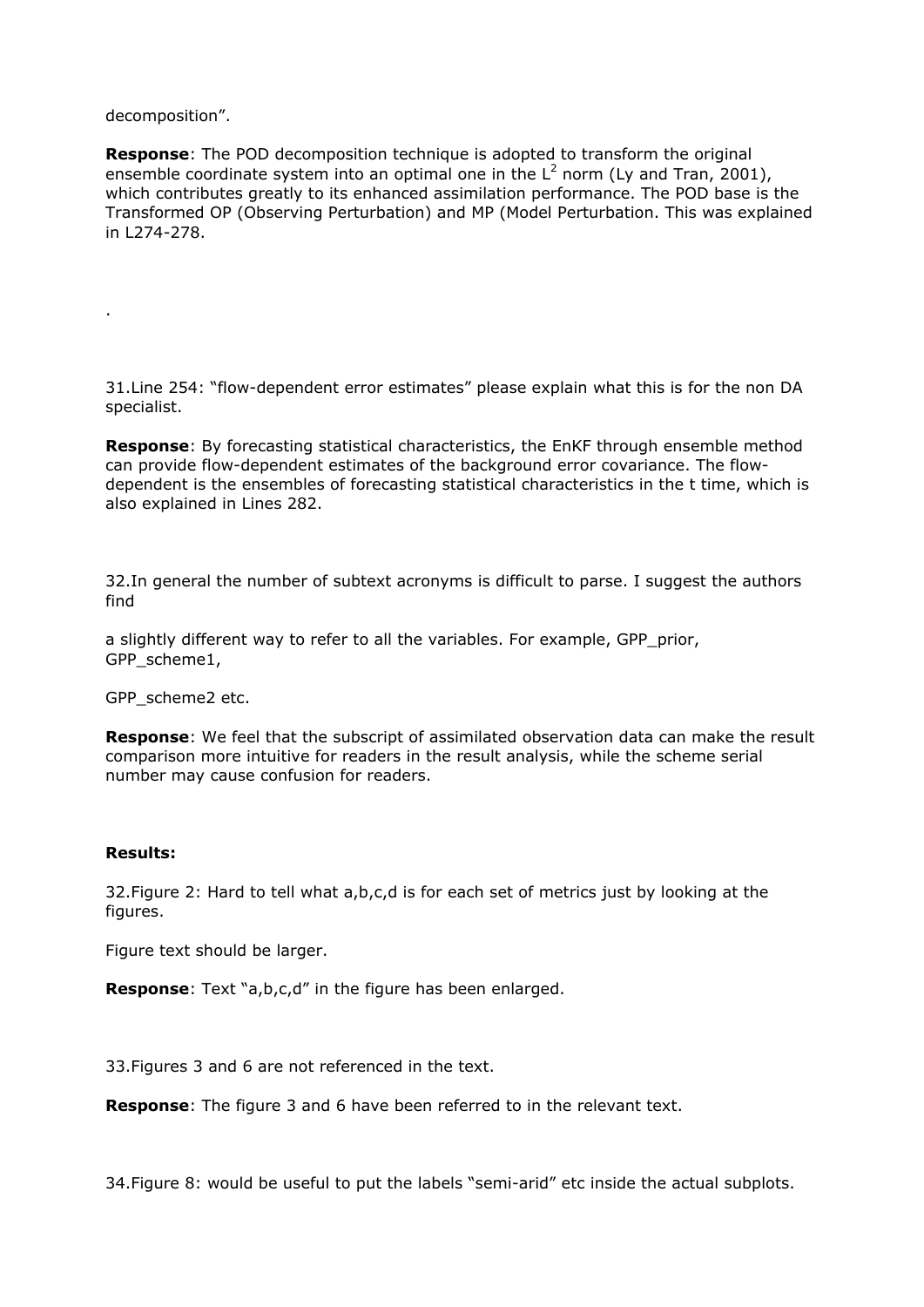**Response**: We have added a label at the bottom right corner of each figure.

35.Lines 468-476: this is nice but it would be great to see the prior model-data comparison

to see how the "CO" optimization has improved things. Otherwise, the authors' claim at

line 476 that SM data are needed for water-limited areas is an overreach. Actually,

without comparing to schemes 1 and 2 it is hard to say whether it is SM or LAI data that

have achieved a good result in water-limited areas. The authors do seem to discuss the

prior in the paragraph lines 485-490 but I am having trouble seeing where this fits into

the bigger picture.

**Response**: The assimilation results of the LPJ-DGVM and the three schemes in wet and dry regions are analyzed in Tables S2 and S3 of the Supplementary Material.

For ET, the  $R^2$  and ubRMSE implied that the SM assimilation alone had a better performance than the LAI assimilation alone, especially for sites in arid areas. and the bias showed that the  $ET_{LAI}$  improved better than  $ET_{SM}$  for sites in humid and sub-dry humid areas.

For GPP, the  $R^2$  and bias implied that the LAI assimilation alone had a better performance than the SM assimilation alone. However, for sites in arid and semi-arid areas, the RMSE and ubRMSE showed that the GPP<sub>SM</sub> improved better than GPP<sub>LAI</sub>, which both demonstrated SM data are essential in water-limited regions. These analyses were added to section 4.2.

36.Line 496: do you mean Figure 7 here?

**Response**: The"Figure 7" has been revised to "Figure 9".

37. Figure 9: GPP\_SM and ET\_PM? I am confused here? Labels on the subplots would also

help here.

**Response**: We have added a label at the upper right corner of each figure.

38.Figure 10: the color coded grid is helpful here.

**Response**: Thanks for your comment. We thereby retain the color coded grid in the figure.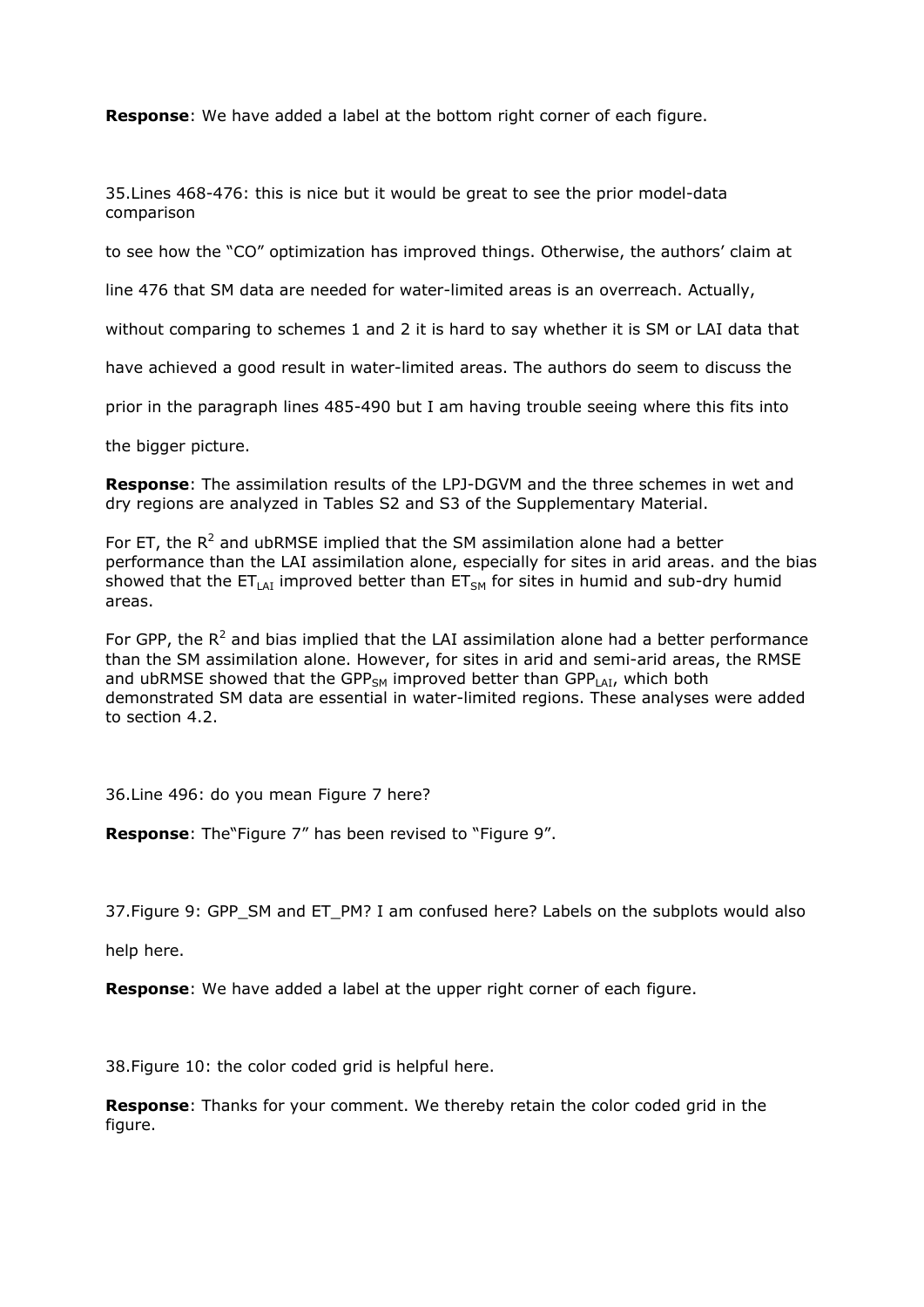### **Discussion:**

Generally a well-rounded discussion of the advantages and caveats of the approach. I would appreciate more discussion on the inconsistency between LAI products in Section 5.3, and implications of the fact the assimilated products (LAI and SM) may be biased. What impact do the authors think that would have on the results? Also issues related to temporal sampling interval could be discussed somewhere in the discussion, as well as assumptions/caveats of the DA method that may affect the results.

**Response**: In the discussion section, the inconsistency of LAI products and analysis of the assimilation results (reasons of bias) and the influence of ensemble size, error setting and temporal sampling interval on assimilation performance have been discussed in L700-740.

# **Reference:**

Cui, C., Xu, J., Zeng, J., Chen, K.-S., Bai, X., Lu, H., Chen, Q., & Zhao, T. (2018). Soil moisture mapping from satellites: An intercomparison of SMAP, SMOS, FY3B, AMSR2, and ESA CCI over two dense network regions at different spatial scales. *Remote Sensing, 10*, 33

Liang, S., Zhao, X., Liu, S., Yuan, W., Cheng, X., Xiao, Z., Zhang, X., Liu, Q., Cheng, J., & Tang, H. (2013). A long-term Global LAnd Surface Satellite (GLASS) data-set for environmental studies. *International Journal of Digital Earth, 6*, 5-33

Kim, H., Parinussa, R., Konings, A.G., Wagner, W., Cosh, M.H., Lakshmi, V., Zohaib, M., & Choi, M. (2018). Global-scale assessment and combination of SMAP with ASCAT (active) and AMSR2 (passive) soil moisture products. *Remote Sensing of Environment, 204*, 260-275

Xiao, Z., Liang, S., Wang, J., Chen, P., Yin, X., Zhang, L., & Song, J. (2013). Use of general regression neural networks for generating the GLASS leaf area index product from time-series MODIS surface reflectance. *IEEE Transactions on Geoscience and Remote Sensing, 52*, 209-223

Xiao, Z., Liang, S., Wang, J., Xiang, Y., Zhao, X., & Song, J. (2016). Long-time-series global land surface satellite leaf area index product derived from MODIS and AVHRR surface reflectance. *IEEE Transactions on Geoscience and Remote Sensing, 54*, 5301-5318

Petropoulos, G.P., Ireland, G., & Barrett, B. (2015). Surface soil moisture retrievals from remote sensing: Current status, products & future trends. *Physics and Chemistry of the Earth, Parts A/B/C, 83*, 36-56

Middleton, N., & Thomas, D. (1997). World atlas of desertification.. ed. 2. Arnold, Hodder Headline, PLC

Ly, H. V. and Tran, H. T. 2001. Modeling and control of physical processes using proper orthogonal decomposition. Math. Comput. Model. 33, 223-236

He, L., Chen, J.M., Liu, J., Bélair, S., & Luo, X. (2017). Assessment of SMAP soil moisture for global simulation of gross primary production. *Journal of Geophysical Research:*